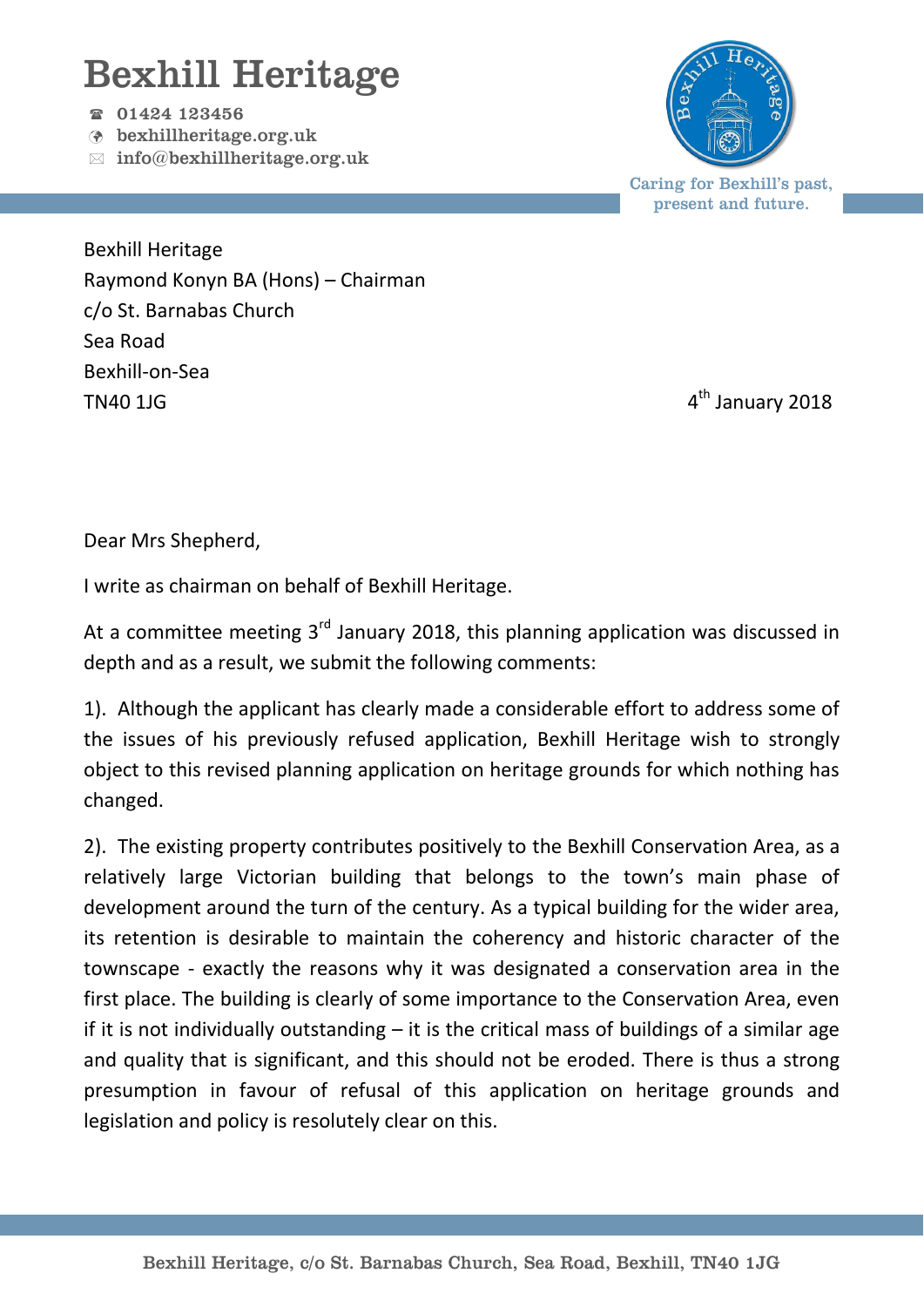The Planning (Listed Buildings and Conservation Areas) Act 1990 states that 'special attention shall be paid to the desirability of preserving or enhancing the character or appearance of that area' – the proposals will not preserve or enhance the character or appearance of the area. Paragraph 132 of the NPPF states that 'great weight should be given to the assets conservation', which in this case is the Conservation Area and conservation means preservation. Paragraph 138 of the NPPF stipulates that the 'loss of a building (or other element) which makes a positive contribution to the significance of the Conservation Area should be treated as substantial harm under paragraph 133 or less than substantial harm under paragraph 134.' Substantial harm is a very high test; Planning Policy Guidance paragraph 018 states that 'if the building is important or integral to the character or appearance of the conservation area then its demolition is more likely to amount to substantial harm to the conservation area'. Regardless of whether the harm is considered to be substantial or less than substantial in this instance, it is a high level of harm and this must be outweighed by considerable public benefits in both cases. We suggest that a new hotel on its own is not a strong enough public benefit where there is no need since adequate accommodation facilities already exist within the town and which falls short of outweighing the Council's default position to refuse this application on heritage grounds.

3). At appeal, The Planning Inspectorate was very thorough and clear about what criteria exactly forms the character and appearance of the Designated Conservation Area which aligns with RDC's Conservation Area appraisal. There is a statutory requirement under the planning (Listed Buildings and Conservation Areas) Act 1990 to have special regard to the preservation or enhancement of it. The demolition of the two traditional Victorian two-storey villa houses 10-12 Egerton Road which are situated within the Designated Conservation Area would contravene the default policies OSS4 and EN2 of the Rother District Local Plan – Core Strategy 2014, which are resolutely clear.

4). Such precedent if granted, would be of concern due to the likelihood of copy-cat developer applications within the Designated Conservation Area.

5). Bexhill Heritage would like to refer you to RDC's refusal of planning application RR/2014/2093/P regarding No. 9 Egerton Road which requested the replacement of timber sliding sash windows for UPVC windows. This precedent clearly demonstrates the Local Planning Authority's obligation to ensure that all development is